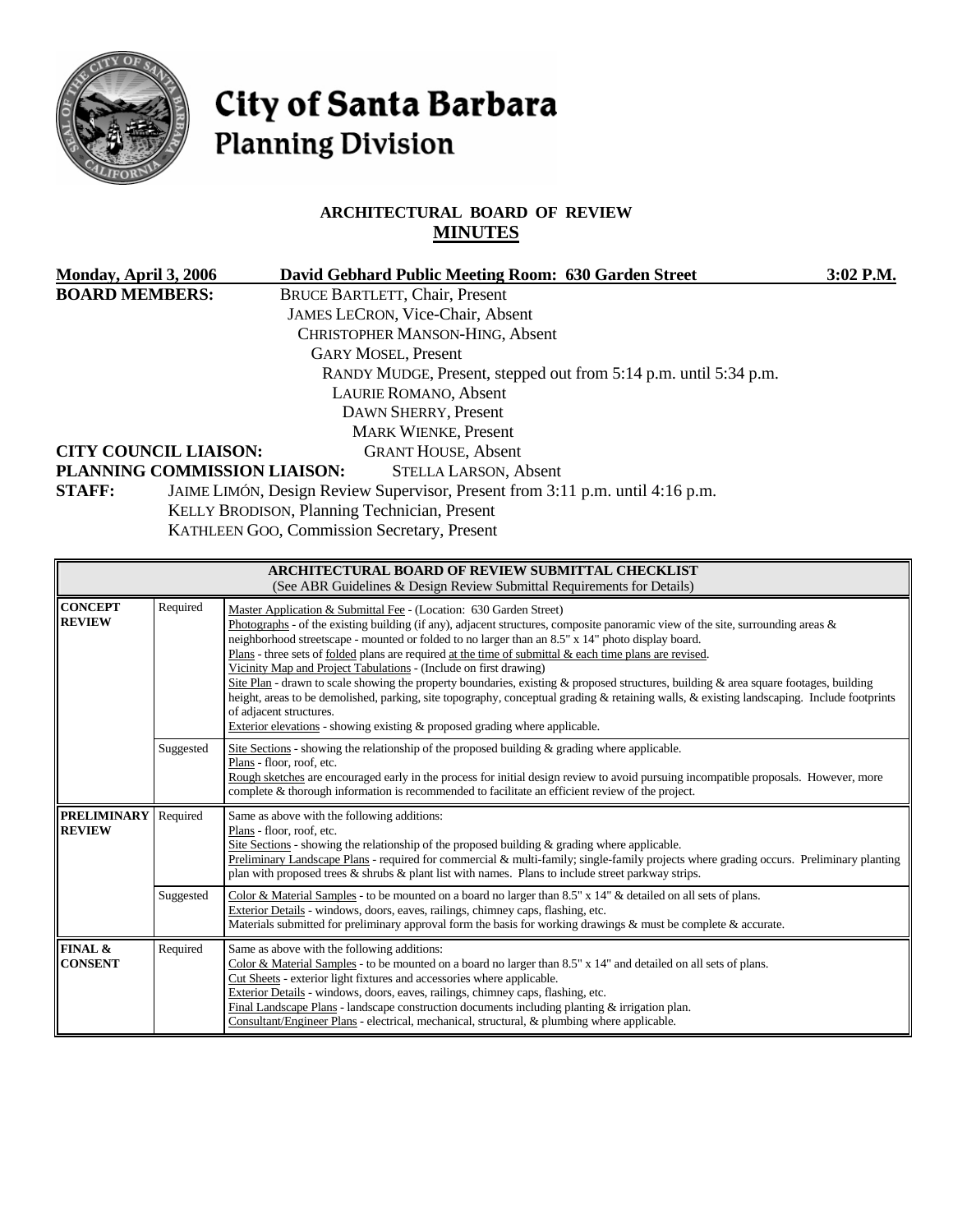#### **PLEASE BE ADVISED**

- The approximate time the project will be reviewed is listed to the left of each item. It is suggested that applicants arrive 15 minutes early. The agenda schedule is subject to change as cancellations occur. Staff will notify applicants of time changes.
- The applicant's presence is required. If an applicant is not present, the item will be postponed indefinitely. If an applicant cancels or postpones an item without providing advance notice, the item will be postponed indefinitely and will not be placed on the following Architectural Board of Review (ABR) agenda. In order to reschedule the item for review, a rescheduling fee will be paid and the applicant must fill out and file a Supplemental Application Form at 630 Garden Street (Community Development Department) in addition to submitting appropriate plans.
- All approvals made by the ABR are based on compliance with Municipal Code Chapter 22.68 and with adopted ABR guidelines. Some agenda items have received a mailed notice and are subject to a public hearing.
- The ABR may grant an approval for any project scheduled on the agenda if sufficient information has been provided and no other discretionary review is required. Substitution of plans is not allowed, if revised plans differing from the submittal sets are brought to the meeting, motions for preliminary or final approval will be contingent upon staff review for code compliance.
- The Board may refer items to the Consent Calendar for Preliminary and Final Architectural Board of Review approval.
- Preliminary and Final Architectural Board of Review approval is valid for one year from the date of the approval unless a time extension or Building Permit has been granted.
- **Items before the Board may be appealed to the City Council. For further information on appeals, contact the Planning Division Staff or the City Clerk's office. Said appeal must be in writing and must be filed with the City Clerk at City Hall within ten (10) calendar days of the meeting at which the Board took action or rendered its decision. The scope of this project may be modified under further review.**
- **AMERICANS WITH DISABILITIES ACT:** In compliance with the Americans with Disabilities Act, if you need special assistance to participate in this meeting, please contact the Planning Division at (805) 564-5470. Notification at least 48 hours prior to the meeting will enable the City to make reasonable arrangements.
- **AGENDAS, MINUTES and REPORTS**: Copies of all documents relating to agenda items are available for review at 630 Garden St. and agendas and minutes are posted online at [www.SantaBarbaraCa.gov](http://www.santabarbaraca.gov/) If you have any questions or wish to review the plans, please contact Kelly Brodison, at (805) 564-5470 between the hours of 8:30 a.m. to noon and 1:00 p.m. to 4:00 p.m., Monday through Friday.

#### **LICENSING ADVISORY:**

The Business and Professions Code of the State of California and the Municipal Code of the City of Santa Barbara restrict preparation of plans for certain project types to licensed professionals. Applicants are encouraged to consult with Building and Safety Staff or Planning Staff to verify requirements for their specific projects.

Unlicensed persons are limited to the preparation of plans for:

- $\triangleright$  Single or multiple family dwellings not to exceed four (4) units per lot, of wood frame construction, and not more than two stories and basement in height;
- ¾ Non-structural changes to storefronts; and,
- $\blacktriangleright$  Landscaping for single-family dwellings, or projects consisting solely of landscaping of not more than 5,000 square feet.

#### **NOTICE:**

- 1. That on March 30, 2006 at 4:00 p.m., this Agenda was duly posted on the indoor and outdoor bulletin boards at the Community Development Department, 630 Garden Street, and online at www.SantaBarbaraCa.gov.
- 2. This regular meeting of the Architectural Board of Review will be broadcast live and rebroadcast in its entirety on Wednesday at 8:00 a.m. on Channel 18.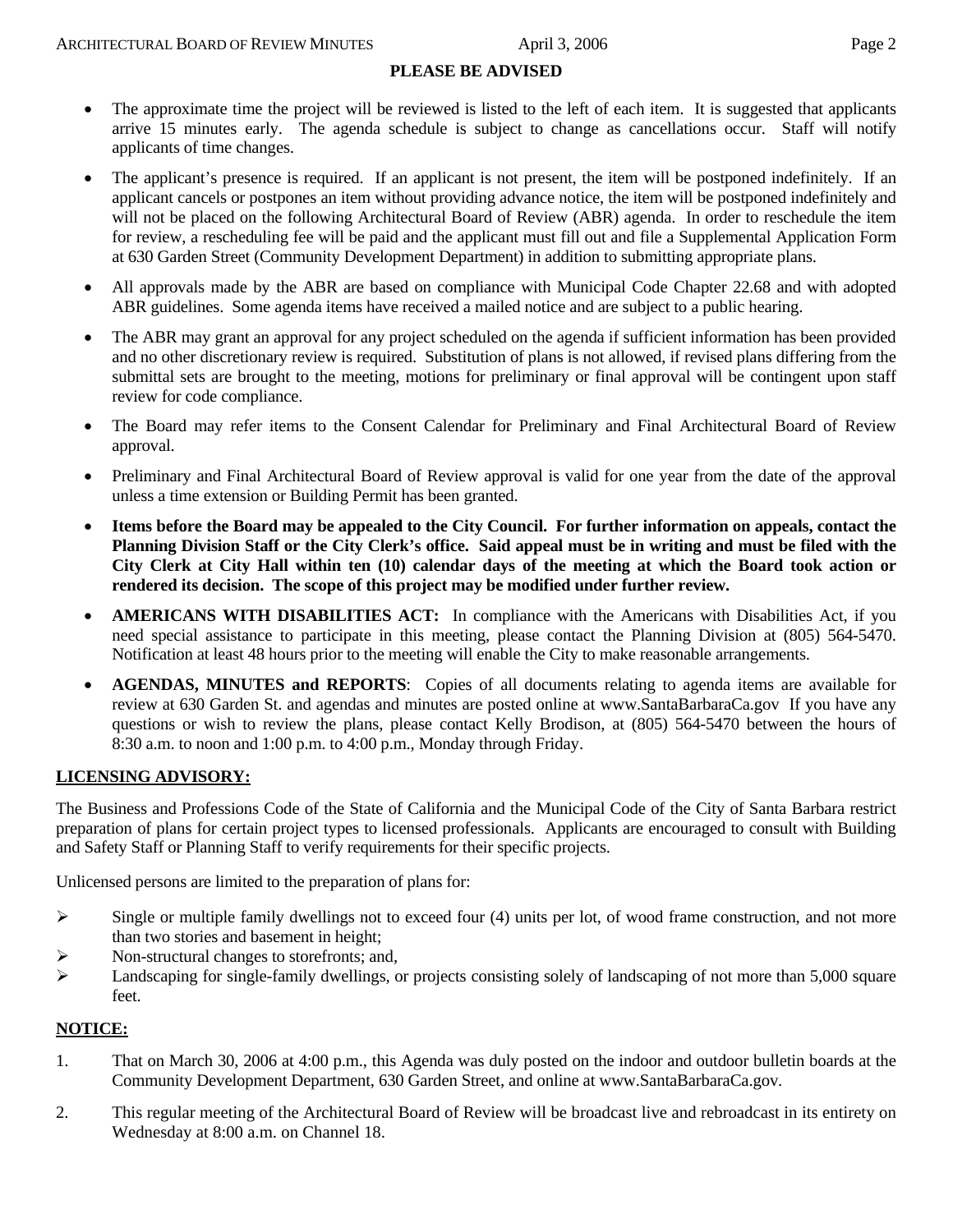# **GENERAL BUSINESS:**

A. Public Comment:

Any member of the public may address the Architectural Board of Review for up to two minutes on any subject within their jurisdiction that is not scheduled for a public discussion before the Board on that day. The total time for this item is ten minutes. (Public comment for items scheduled on today's agenda will be taken at the time the item is heard.)

No public comment.

B. Approval of the minutes of the Architectural Board of Review meeting of March 27, 2006.

Motion: Approval of the minutes of the Architectural Board of Review meeting of March 27, 2006, with corrections.

- Action: Wienke/Mudge, 3/0/2 (Manson-Hing, Romano, and LeCron absent, Bartlett and Mosel abstained).
- C. Consent Calendar.

Motion: Ratify the Consent Calendar. The Consent Calendar was reviewed by Board member Wienke. Action: Mudge/Sherry, 5/0/0.

- D. Announcements, requests by applicants for continuances and withdrawals, future agenda items, and appeals.
	- 1. Ms. Brodison announced the following change to the agenda:
		- a) Board members Manson-Hing, Romano, and LeCron will be absent from tonight's meeting.
		- b) Ms. Brodison thanked Ms. Goo for the excellent job on formulating the minutes from March 27, 2006, and the Board members concurred.
	- 2. The Board made the following announcement: Board member Mudge will be stepping down from Item #4, 924 Jimeno Road.
- E. Subcommittee Reports.

No subcommittee reports.

F. Possible Ordinance Violations.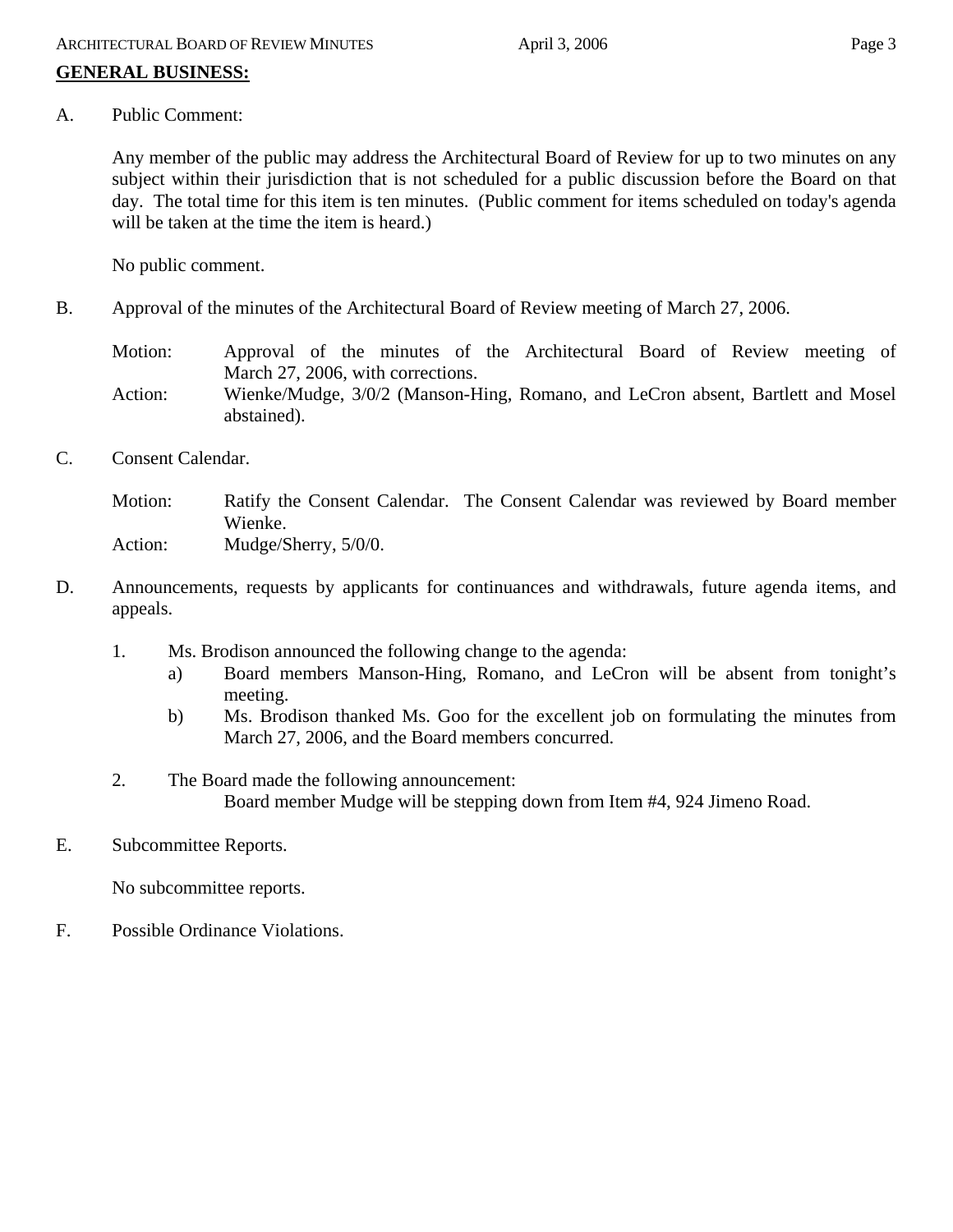#### **FINAL REVIEW**

#### **1. PEDREGOSA STORM DRAIN** ? Zone

|            | <b>Assessor's Parcel Number:</b> |  |
|------------|----------------------------------|--|
|            | <b>Application Number:</b>       |  |
| Owner:     | City of Santa Barbara            |  |
| Applicant: | Anna Bosin                       |  |

(Remove existing outfall to Mission Creek at Islay and Castillo Streets, install new outfall and new storm drain within existing right-of-way, and connect to existing inlets and drainage systems on Castillo Street to Pedregosa Street to Sheridan Avenue, then east on Mission Street to State Street. An alternative route is proposed from Mission Street on De La Vina Street for one-half block and then southwesterly through an easement on private property to Sheridan Avenue. Relocation of existing utilities, removal and replacement of sidewalk and pavement are also proposed. Abandon existing storm drain system within private property.)

#### **(ACTION MAY BE TAKEN IF SUFFICIENT INFORMATION IS RECEIVED.)**

(3:09)

Anna Bosin, Project Engineer for the City of Santa Barbara representing the applicant; and Jeff Peters, Principal Soil Scientist/Hydrologist from Questa Engineering, Inc.; and Tom Right, Project Engineer for MNS Engineers, Inc., present.

Motion: Final Approval with the following comments: 1) The wing-walls of the proposed outlet structure shall be of a darker earth-tone colored concrete to be more in keeping with the stone material in the creek. 2) The cable rail posts on the outfall structure shall be painted dark green. 3) The construction work for the outfall shall be done in such a manner that the 32-inch sycamore tree shall be preserved. 4) The Board appreciates the plant palette and the generous landscaping proposed for the restoration project. Action: Mudge/Wienke, 5/0/0.

# **CONCEPT REVIEW - NEW ITEM**

#### **2. 1466 LA CIMA RD** R-1 Zone

 Assessor's Parcel Number: 041-022-031 Application Number: MST2006-00145 Owner: John H. and Kathy S. Cook Architect: Don Swann

(Proposal to abate violations listed in ENF2005-01169. Proposal to permit the as-built demolition of a 360 square foot deck and to permit an as-built, 838 square foot deck with 401 square feet of partially enclosed storage below on a 12,315 square foot lot located in the Hillside Design District. The proposal includes a total of 165 cubic yards of grading consisting of 53 cubic yards of cut and 112 cubic yards of fill.)

# **(COMMENTS ONLY; PROJECT REQUIRES ENVIRONMENTAL ASSESSMENT AND NEIGHBORHOOD PRESERVATION ORDINANCE FINDINGS.)**

(3:30)

John H. Cook, Owner; and Don Swann, Architect, present.

Public comment opened at 3:50 p.m.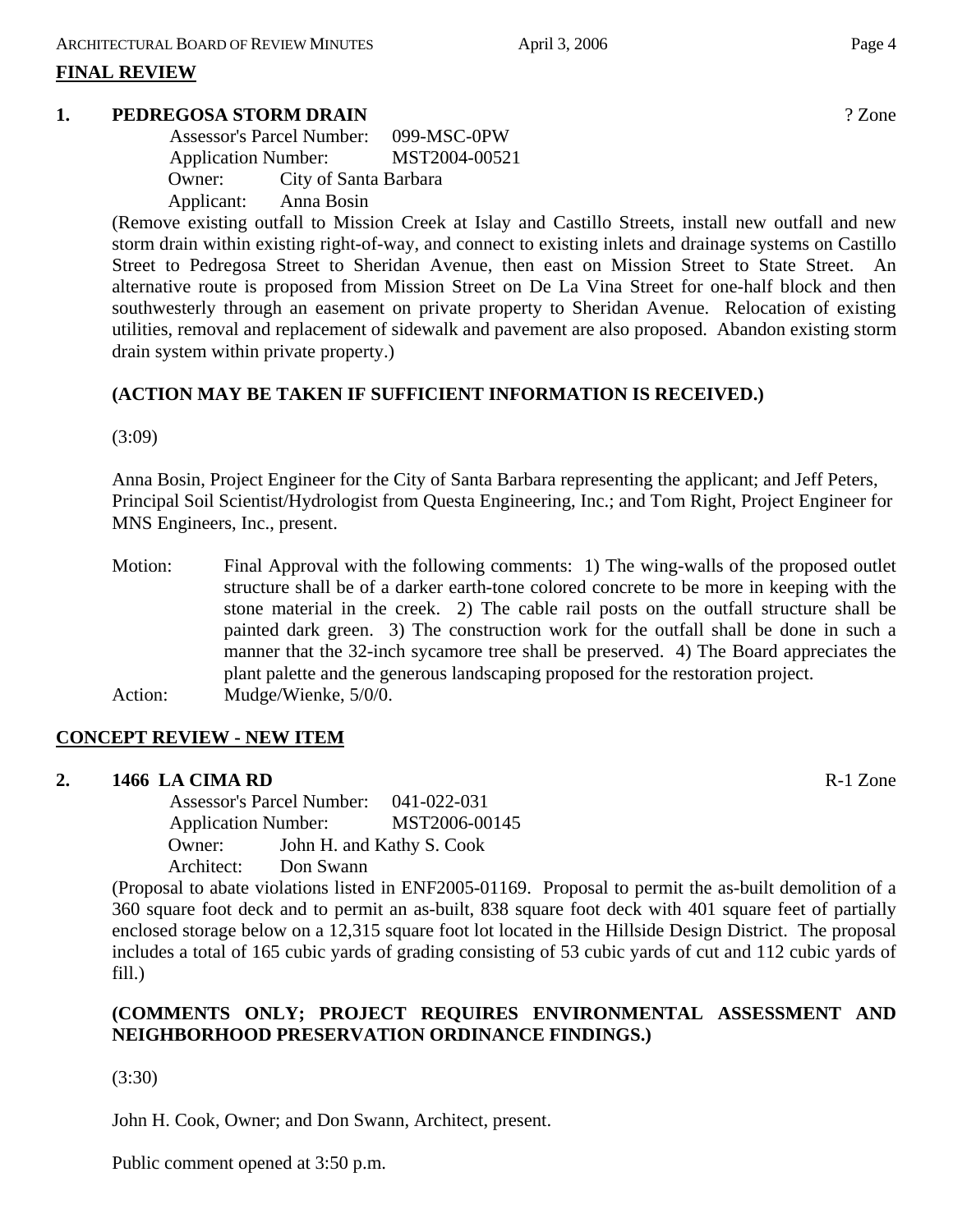Ms. Syndi Souter, representing the adjacent neighbor, provided photos and expressed concern regarding the as-built nature of the existing and proposed deck, apparent lack of permits for the deck, slope stability issues on the deck structure in relation to drainage, privacy issues, and the grading on the hillside.

Mr. Scot McCosker, another adjacent neighbor, expressed concern regarding retaining walls, structural stability issues and lack of permits for the existing and proposed deck.

Public comment closed at 4:05 p.m.

Motion: Continued two weeks to Full Board with the following comments: 1) The Board finds that the rebuilding of the previously permitted deck has greatly exceeded the scale and scope of that prior approval. 2) The existing as-built condition is well nestled into the heavily wooded surrounding on the south and west sides, however the Board finds that the east side of the deck and usable understory is exposed to the easterly adjacent neighbor. 3) The applicant shall provide more landscape screening such as trees in the area of the existing easterly ramp, and restudy or eliminate the ramp access to allow for additional landscaping. 4) The applicant shall study ways to provide a privacy guardrail on the east side of the deck. The other open guardrails are acceptable as they currently exist. 5) The posts supporting the deck appear too small for the height and size of the deck; therefore, the applicant shall seek ways to enhance the posts or add bracing to make the posts look more substantial or study ways to enclose the exposed under structure on the east side. 6) The Board would like to see better photo documentation from the deck to the east side neighbor when the applicant returns.

Action: Wienke /Mosel, 5/0/0.

# **PRELIMINARY REVIEW**

# **3. 202 E HALEY ST** C-M Zone

 Assessor's Parcel Number: 031-272-001 Application Number: MST2005-00796 Owner: 202 East Haley Street, LLC Architect: Dwight Gregory

(Proposal to demolish three commercial buildings consisting of 2,324 square feet, and construct a new 4,802 square foot, two-story commercial building with 11 parking spaces on a 12,000 square foot lot. Proposal will require Development Plan Approval by the Architectural Board of Review for commercial additions of between 1,000 and 3,000 square feet.)

# **(PROJECT REQUIRES DEVELOPMENT PLAN APPROVAL FINDINGS.)**

(4:17)

Brian Hoeffer, Architect (for Dwight Gregory-Owner); and David Black, Landscape Architect, present.

- Motion: Preliminary Approval and return to the Consent Calendar with the findings that the Development Plan Approval have been met as stated in Subsection 28.87.300 of the City of the SBMC:
	- a) The proposed development complies with all provisions of the Zoning Ordinance, based on a preliminary plan check review by Planning Division staff. The plans will undergo further zoning plan check review to ensure compliance when submitted to the Building & Safety Division; and,
	- b) The proposed development is consistent with the principles of sound community planning, as determined by the project's consistency with the City's General Plan; and,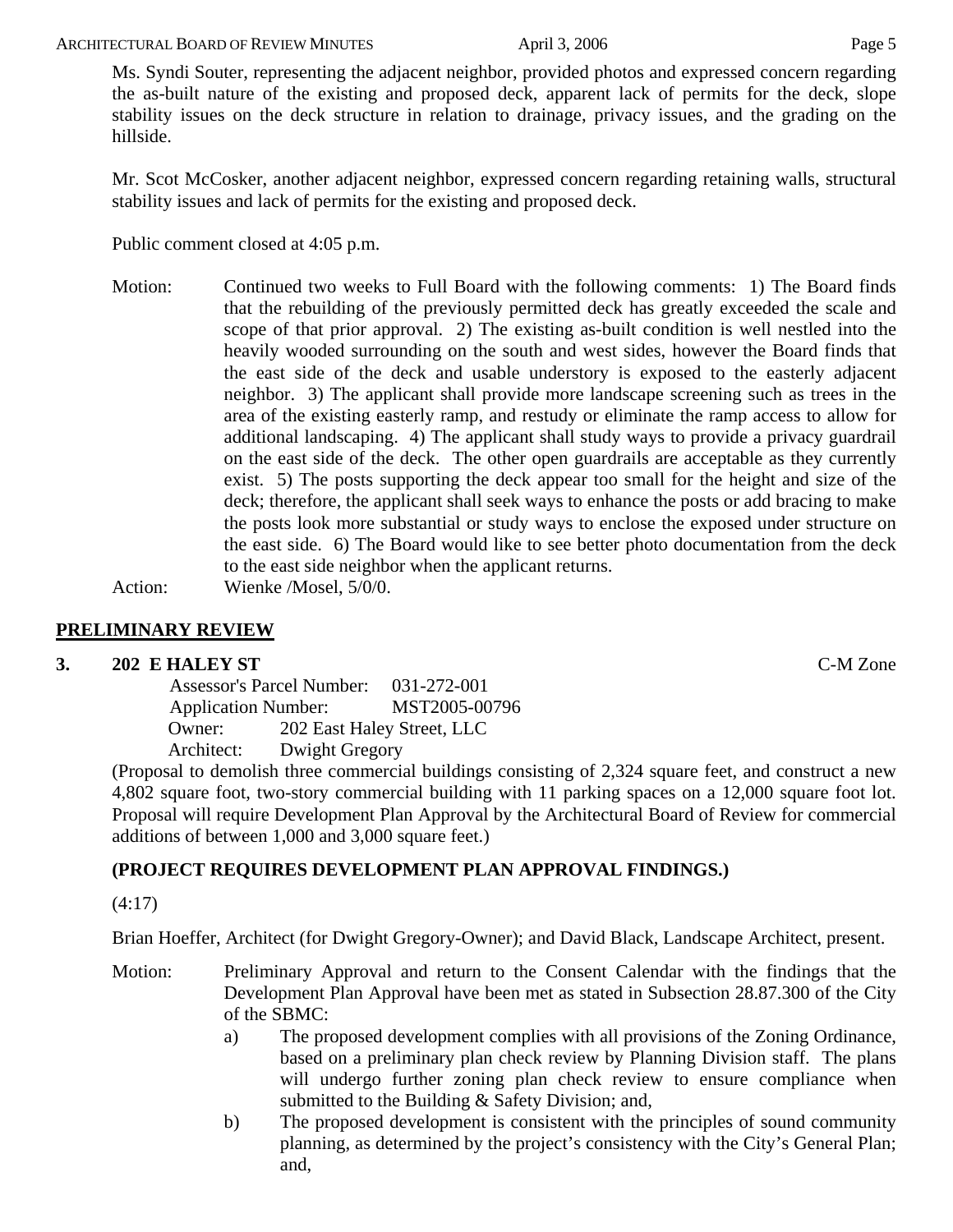c) The proposed development will not have a significant adverse impact upon the neighborhood's aesthetics/character in that the size, bulk, or scale of the development will be compatible with the neighborhood; and,

- d) It will not have a significant unmitigated adverse impact upon City and South Coast affordable housing stock, as the project will not result in the loss of any affordable housing; and,
- e) It will not have a significant unmitigated adverse impact on the City's water resources as the expected increase in water use resulting from the proposed development is minimal, which is consistent with the General Plan; and,
- f) It will not have a significant unmitigated adverse impact on the City's traffic, based on comments provided by the Transportation Division; and,
- g) Resources will be available and traffic improvements will be in place at the time of project occupancy; and with the following conditions:

1) The Board appreciates the applicant's efforts in refining the project. 2) The proposed parkway planter strip shall match the width and dimensions to the adjacent commercial property to the south on Santa Barbara Street (approx. 4 feet in width). 3) Provide detailing for the proposed gates of both driveways, preferably in a wrought iron treatment. 4) Most of the Board would like to see the overhead garage doors detailed with wood, as opposed to a metal door. 5) One Board member expressed concern regarding the roof intersections where the tile roof on the east end of the structure abut the parapet, and perhaps more clearance is necessary at that parapet condition. 6) The applicant shall restudy the small pop-out window and roof intersection on the second floor west elevation. 7) The applicant shall utilize high quality detailing and present a full color board when returning to the Consent Calendar.

Action: Wienke/Mosel, 5/0/0.

# **PRELIMINARY REVIEW**

# **4. 924 JIMENO RD** E-1 Zone

 Assessor's Parcel Number: 029-052-009 Application Number: MST2005-00672 Owner: Herendeen Family Trust Applicant: Vadim Hsu

(Proposal to construct a new 1,392 square foot first and second floor addition to an existing 1,657 square foot residence, demolish the existing 262 square foot two-car garage and construct a 500 square foot garage on a 8,623 square foot lot located in the Hillside Design District. A Modification is requested to allow a stairway to encroach into the side yard setback.)

# **(Modification approved January 18, 2006)**

# **(PROJECT REQUIRES NEIGHBORHOOD PRESERVATION ORDINANCE FINDINGS.)**

(4:44)

Randy Mudge, Landscape Architect; Mr. Michael Herendeen, Owner; and Glenn Cerry, agent for the applicant, present.

Motion: Preliminary Approval and continued indefinitely to the Full Board for one in-progress review with the finding that the Neighborhood Preservation Ordinance criteria have been met as stated in Subsection 22.68.060 of the City of SBMC, and with the following conditions: 1) Restudy the arched openings at the east and south elevations of the living room to provide more solid mass at the corner and incorporate wood posts at the third points around the south facing arches. 2) Study the arched openings of the top-floor on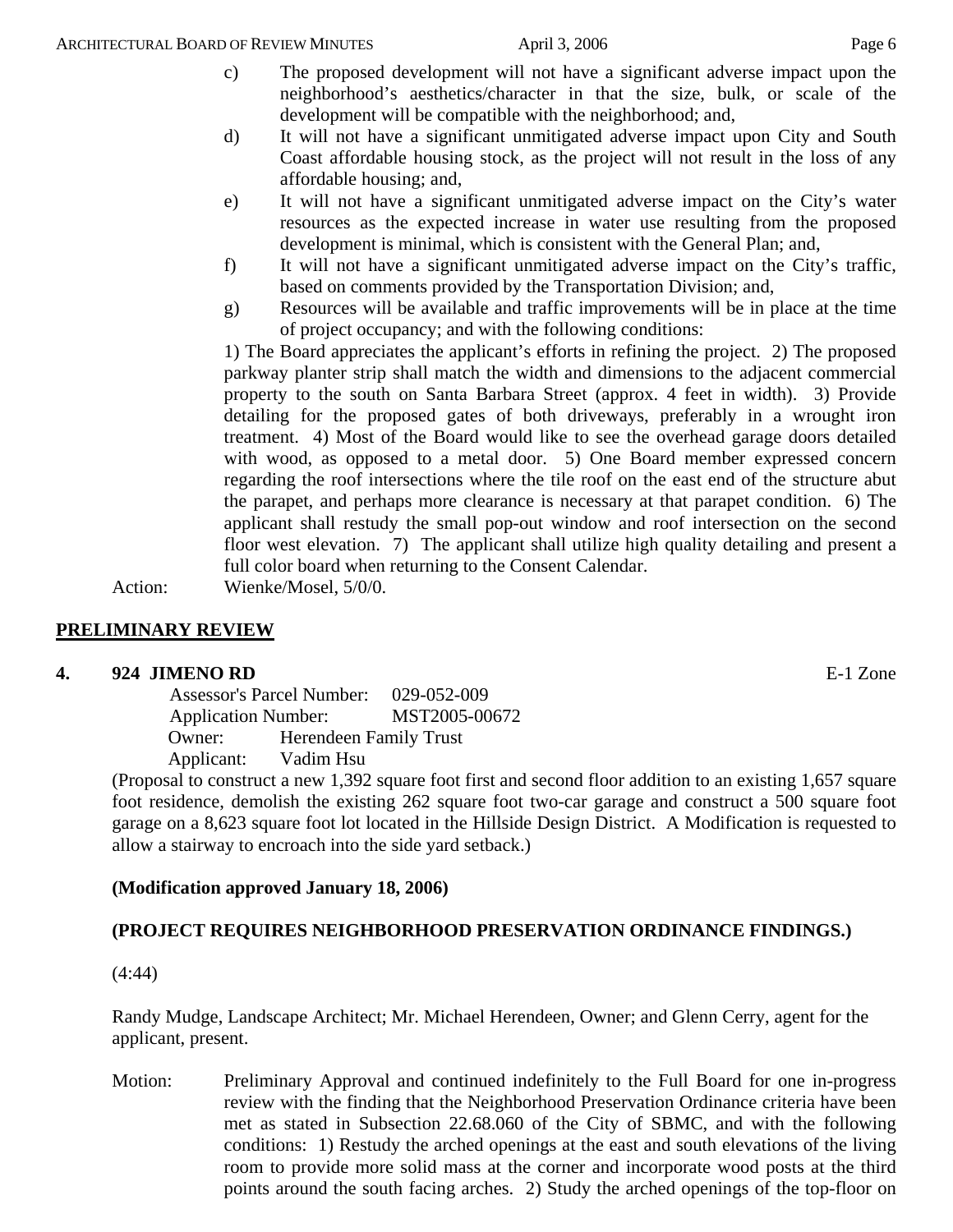the east elevation to be more similar to the east living room. 3) The south elevation window treatment should be more similar to the living room east elevation. 4) The second-floor wrought iron balcony detail at the master bath should be restudied to work in relation to the adjacent tiled roof. 5) Utilize vine pockets and vines trailing on the proposed trellis on the south elevation. 6) Board appreciates low-scale nature of the proposed terraced stone walls in the front yard, and the trees along the street to buffer view of the south elevation of the house. 7) The proposed flare or splay at the top of the stone garage should be of a more traditional straight condition. 8) The proposed ventilation openings in the stonework on the south elevation do not look appropriate with the chosen materials and should be restudied. 9) One Board member is concerned that the west elevation appears plain in comparison to the other three elevations and needs to be restudied. 10) The Board looks forward to high quality detailing and further depiction of the proposed driveway material.

Action: Wienke/Sherry,  $4/0/0$  (Board member Mudge stepped down).

#### **CONCEPT REVIEW - CONTINUED ITEM**

#### **5. 3427 SEA LEDGE LN A-1/SD-3 Zone**

 Assessor's Parcel Number: 047-082-009 Application Number: MST2006-00092 Owner: Leon F. and Joyce M. Lunt Architect: Roteman, Eberhard & Associates Applicant: Bob Price

(Proposal to demolish 1,678 square feet and add 5,134 new square feet to an existing 3,414 square foot single-family dwelling on a 32,189 square foot lot. The project is located in the Hillside Design District and in the Appealable Jurisdiction of the Coastal Zone. The project will result in a 6,780 square foot two-story residence. The proposal includes replacing the existing 565 square foot deck, constructing a 360 square foot driveway, 248 cubic yards of cut grading, constructing a 4' high, 84' long retaining wall, and replacing the existing septic system and drywells.)

#### **(Second Concept Review.)**

# **(COMMENTS ONLY; PROJECT REQUIRES ENVIRONMENTAL ASSESSMENT AND PLANNING COMMISSION APPROVAL FOR A COASTAL DEVELOPMENT PERMIT, NEIGHBORHOOD PRESERVATION ORDINANCE FINDINGS AND MODIFICATIONS.)**

#### (5:14)

Leon F. Lunt, Owner; Bob Price, Applicant; and Andy Roteman, Architect, and Paul Wolthausen, Landscape Architect, present.

Public comment opened at 5:33 p.m.

Ms. Paula Nelson, neighbor, expressed general support of the project.

Public comment closed at 5:34 p.m.

Clarification of a portion of the Minutes from March 13, 2006: Comment#2 - "The Board cannot make the findings to support the proposed modifications. The proposal should stay within the buildable area on the site to avoid modifications on the east and west sides, and *restudy the floor plan configurations to reduce the scale of the house*." The italicized portion of the comment has been specifically clarified as "*…restudy the scale of the floor plan configurations back within the buildable envelope.*"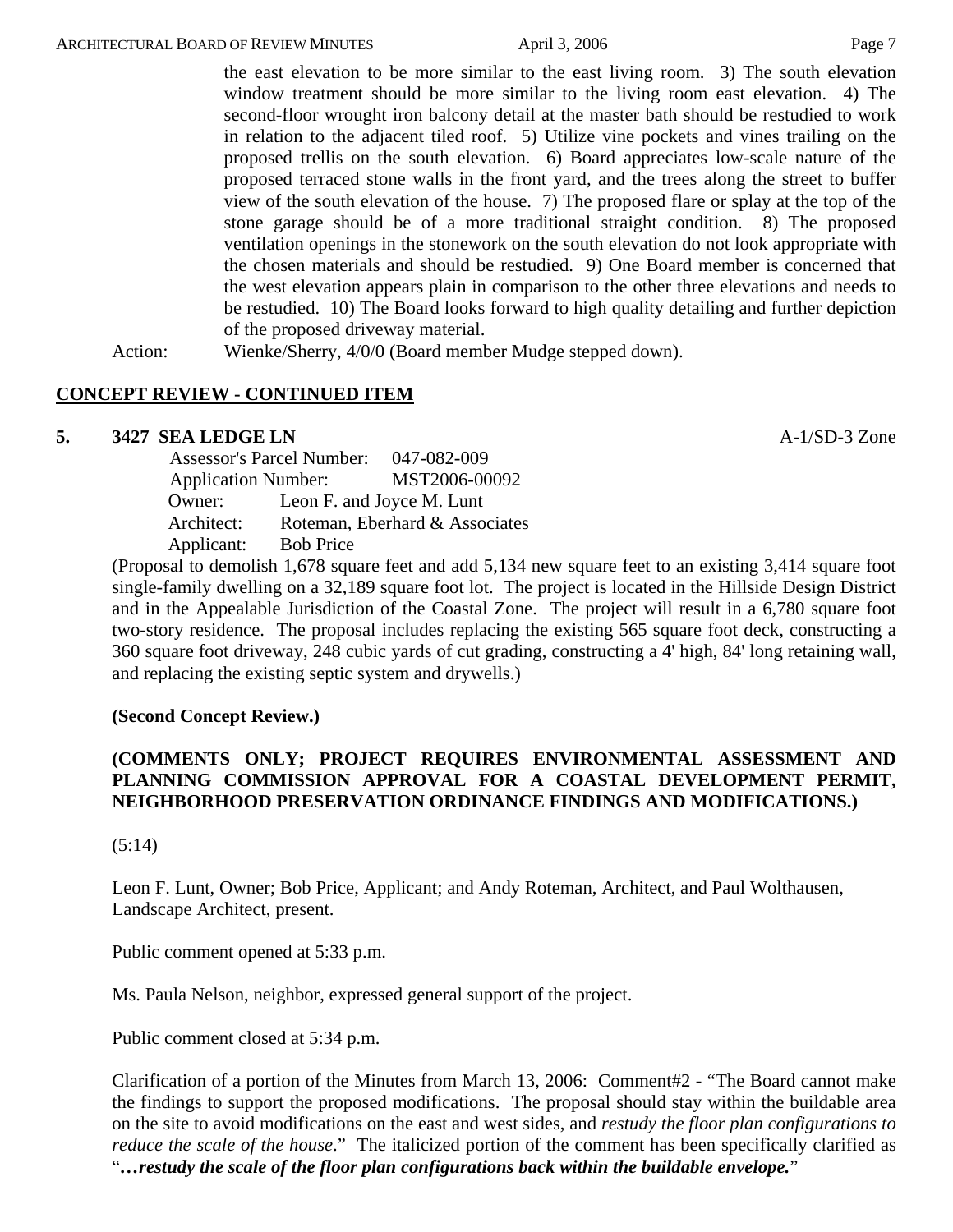Motion: Continued indefinitely to Planning Commission with the following comments: (previous comments #1, #3, and #5 carried forward\*) 1) The proposed renovations and additions to the existing 1960's modern home are compatible with the original design style.\* 2) The majority of the Board remains neutral regarding the requested modification of the westside breakfast room and finds that it does not impact the aesthetic quality of the house as seen from the ocean or neighbors, and as the request is not a design necessity, the Board will defer the determination of this request to the Planning Commission. 3) The Board appreciates the elimination of the prior requested modifications for the westside family room and for the master bedroom addition. 4) The contemporary style of house, and butterfly second-story roof expression is appropriate to project site conditions and not detrimental to surrounding neighbors.\* 5) The Board would still like to see the introduction of additional tall vegetation to help mask the two-story structure as seen from the east. 6) The undulating roof overhangs and extended trellises mitigate the linearity of the house as it extends toward the bluff.\* 7) The Board appreciates the reduction in the length of the proposed bluff guard rail and finds that the revised design is an aesthetic enhancement. 8) The Board appreciates the increased landscaping along the private driveway and the reduction in the length of the fence abutting the driveway giving the entry component of the house and the landscaping more exposure. 9) The Board suggests further study of other aesthetics options other than the use of gravel to the eastside of the driveway. 10) The Board understands that the applicant will utilize darker materials to minimize glare. 11) The proposed roof structure over the second-story balcony needs further refinement in terms of its proportions, and the angled corners at the proposed master bedroom addition requires further study. 12) In order to address the

> concerns of the northern neighbor, the applicant should attempt to minimize the effect of night glare from the windows, especially from the second-floor entry glazing, by using a

Action: Sherry/Mudge, 5/0/0.

# **CONCEPT REVIEW - CONTINUED ITEM**

#### **6. 155 CAMINO ALTO** A-1 Zone

 Assessor's Parcel Number: 019-121-010 Application Number: MST2005-00583 Owner: Brian Milburn

Architect: Gregory Rech, Architects West

(This is a revised project: Proposal to add 597 square feet to an existing 2,519 square foot single-family residence on a 40,489 square foot lot in the Hillside Design District. Also proposed is the demolition of an existing 254 square foot workshop and a new 370 square foot workshop and a new 694 square foot attached garage.)

possible opaque glazing or by altering the exposure of the interior lighting.

# **(PROJECT REQUIRES ENVIRONMENTAL ASSESSMENT AND NEIGHBORHOOD PRESERVATION ORDINANCE FINDINGS.)**

(6:13)

Gregory Rech, Architect from Architects West, present.

Motion: Continued indefinitely to the Staff Hearing Officer as the project is ready for Preliminary Approval. Action: Mudge/Wienke, 5/0/0.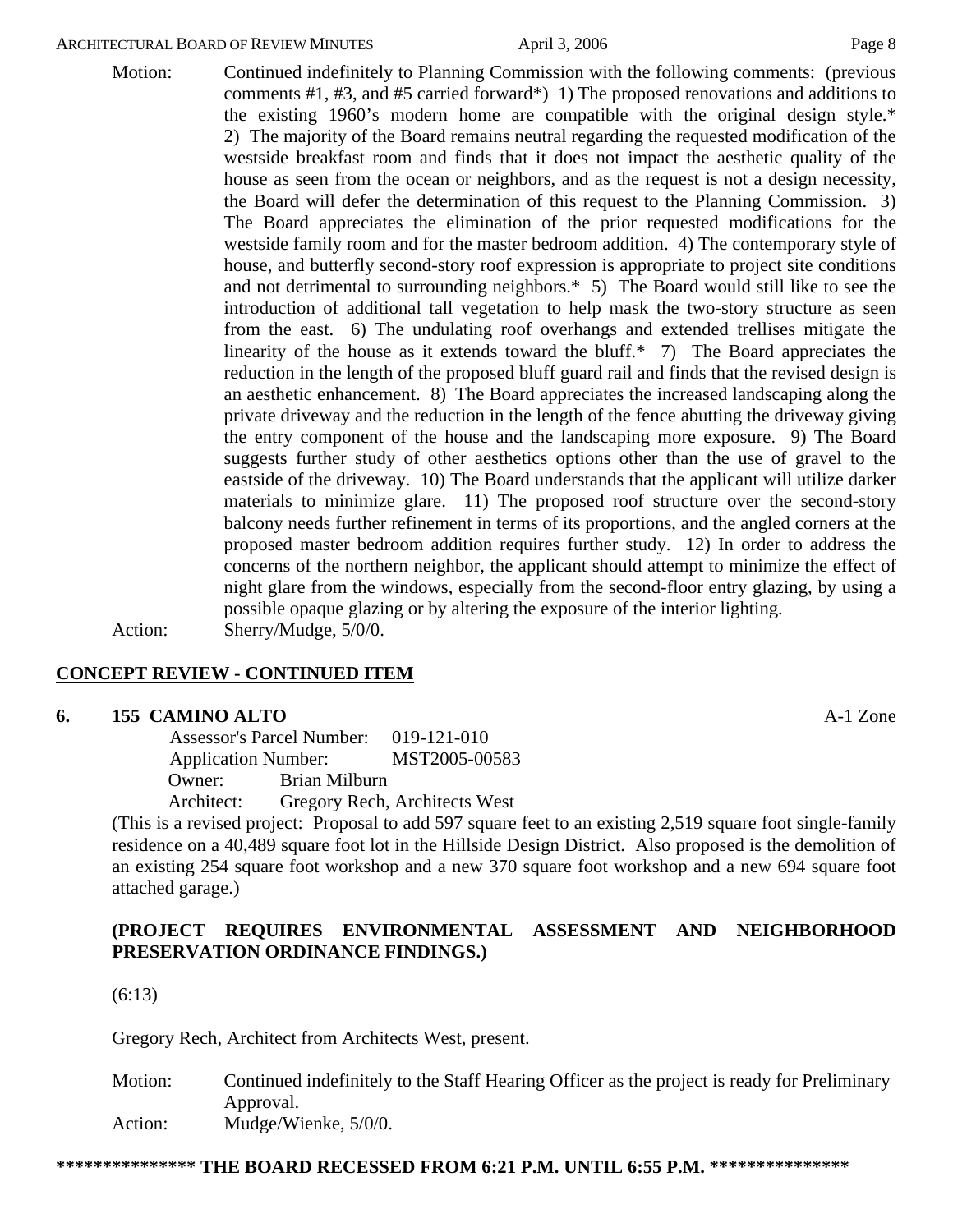# **CONCEPT REVIEW - NEW ITEM: PUBLIC HEARING**

# **7. 29 S ALISOS ST** R-2 Zone

 Assessor's Parcel Number: 017-172-015 Application Number: MST2006-00140 Owner: Adrian A. and Rhonda R. Gutierrez Applicant: Jose Esparza

(Proposal to construct a two-story, 2,438 square foot, single-family residence with attached two-car garage on an 8,250 square foot lot that has an existing 970 square foot single-family dwelling. The project includes demolition of an existing 520 square foot garage/storage building. The proposal includes four parking spaces; two in the new garage attached to the new dwelling and two uncovered spaces.)

# **(COMMENTS ONLY; PROJECT REQUIRES ENVIRONMENTAL ASSESSMENT.)**

(6:56)

Adrian A. Gutierrez, Owner; and Jose Esparza, Applicant, present.

Public comment opened at 7:05 p.m. and, as no one wished to speak, closed at 7:06 p.m.

Motion: Continued indefinitely to the Consent Calendar with the following comments: 1) Ready for Preliminary Approval. 2) The Board finds the mass, bulk, and scale of the proposed structure at the rear of the lot to be in keeping with the design style of the front house. 3) The Board would look for the horizontal siding to match in shape and profile with the front house. 4) The detailing of the proposed structure should resemble the original structure; such as the gable end vents, the trim at the windows with heavier window sills, and consistency on the bracketing of the overhangs. 5) The Board would also look for more authentic detailing of the chimneys either in stucco or brick material, with details for the termination caps. 6) With regard to the site plans, the applicant shall incorporate a ribbon driveway back to rear of front house. 7) The applicant shall maximize the landscaping along the south side of the driveway adjacent to the neighboring fence. 8) The applicant shall study the parking and circulation diagram with the intent of locating a tree along the east property line in the vicinity of the south motor court area. 9) The applicant shall simplify the roof form over the stairwell on the north elevation, possibly accomplished by slightly adjusting the roof pitch. 10) The Board understands that the colors and materials shall match the existing residence. Action: Sherry/Mudge, 5/0/0.

# **CONCEPT REVIEW - NEW ITEM: PUBLIC HEARING**

# **8. 1123 SAN PASCUAL ST B** R-3 Zone

 Assessor's Parcel Number: 039-201-006 Application Number: MST2006-00093 Owner: Jorge and Lorena Escamilla

(Proposal for a new 400 square foot two-car carport and a 480 square foot storage building with half bathroom. The project is to be constructed at the rear of an 11,250 square foot lot currently developed with two two-bedroom units and a one-bedroom unit with a total of 2,392 square feet of habitable space. The property has three uncovered existing legal non-conforming parking spaces.)

# **(COMMENTS ONLY; PROJECT REQUIRES ENVIRONMENTAL ASSESSMENT.)**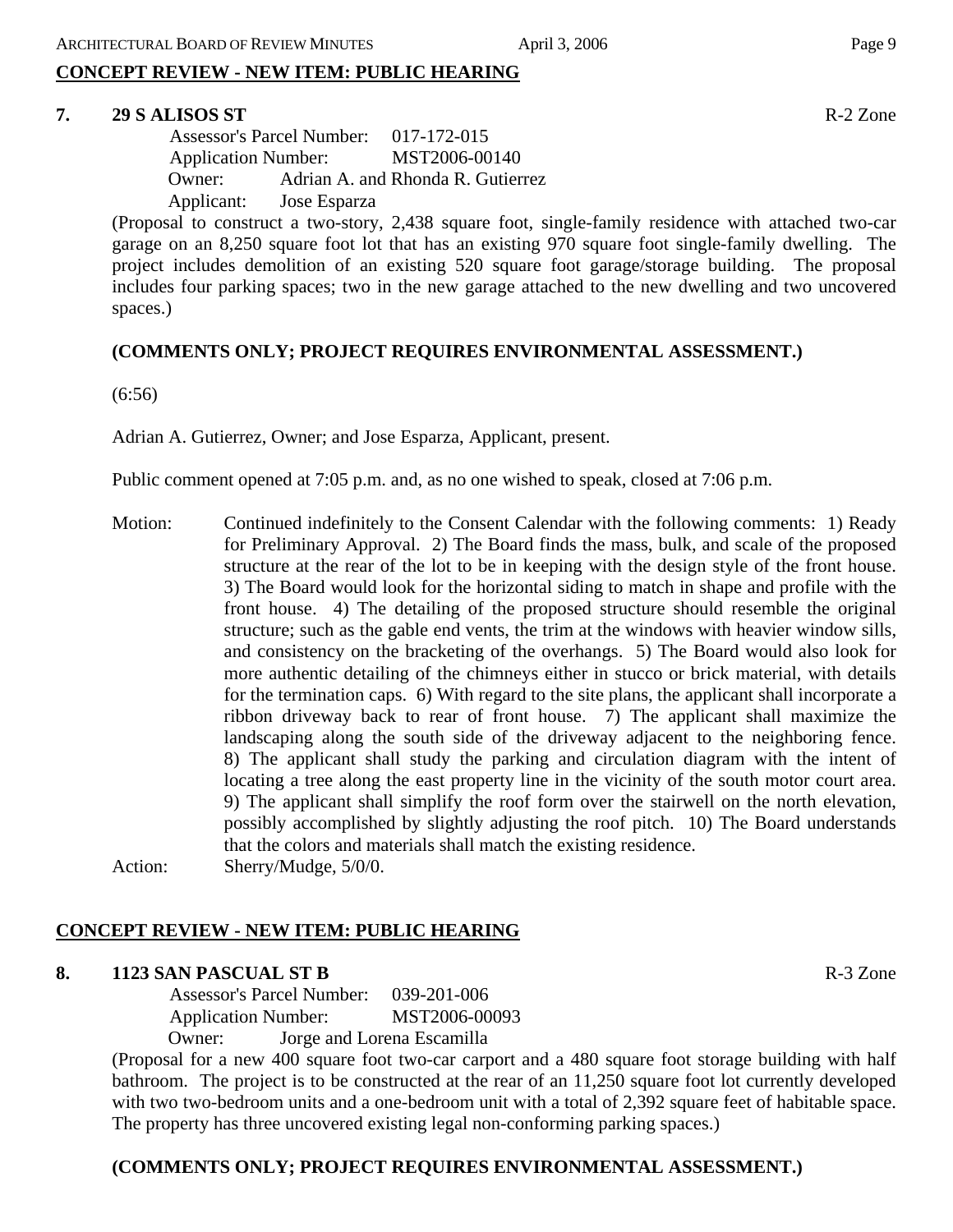(7:25)

Jorge Escamilla, Owner, present.

Public comment opened at 7:34 p.m. and, as no one wished to speak, closed at 7:35 p.m.

Motion: Continued indefinitely to Full Board with the following comments: 1) The Board finds the proposed carport and storage structure to be minimal in nature and set deeply internal to the site, and not perceptible by the public. 2) The architectural detailing shall match the existing structures for siding, windows, roofing, and colors. 3) The Board is concerned with the parking and circulation on site, and encourages the applicant to continue working with the Transportation Division with some recommendations to widen the carport and remove the intermediate post to better accommodate vehicle maneuvering, and eliminate the raised planter at the back of the carport to allow more circulation and surface drainage. 4) With regard to the site improvements at the front of the property, the Board encourages the applicant to review the Zoning correction list provided by the City in terms of paving the two existing driveways; including curb, gutter, and sidewalk at San Pascual Street, upgrading the front yard landscaping to include parkway planting and possibly a street tree. 5) The Board encourages the applicant to maintain a narrow planter strip on north side of driveway adjacent to the property line fence. 6) The applicant should review with the Building & Safety Department the code issues of the existing windows at the third residential unit adjacent to the proposed carport. Action: Mudge/Wienke, 5/0/0.

# **CONCEPT REVIEW - NEW ITEM: PUBLIC HEARING**

#### **9. 644 CALLE RINCONADA** E-3/SD-2 Zone

 Assessor's Parcel Number: 053-063-010 Application Number: MST2006-00111 Owner: Kenneth & Jane Hahn Family Trust Designer: Kenneth Hahn

(Proposal to add a second-story to an existing 1,703 square foot one-story, single-family residence. The project includes demolition of 156 square feet on the first floor, addition of 626 square feet of living space on the first and second floors, and 270 square feet of garage space for a second car. The resulting two-story single-family residence will total 2,443 square feet. A modification is requested for encroachment of the garage into the interior yard setbacks.)

# **(PROJECT REQUIRES NEIGHBORHOOD PRESERVATION ORDINANCE FINDINGS AND STAFF HEARING OFFICER APPROVAL FOR A MODIFICATION.)**

(7:56)

Kenneth & Jane Hahn, Owners, present.

Public comment opened at 8:06 p.m.

Mr. Paul F. Strittmatter, neighbor, had his comments read into the minutes. He expressed support for the project, and had no objection to the requested modification of the garage into the interior yard setback.

Public comment closed at 8:07 p.m.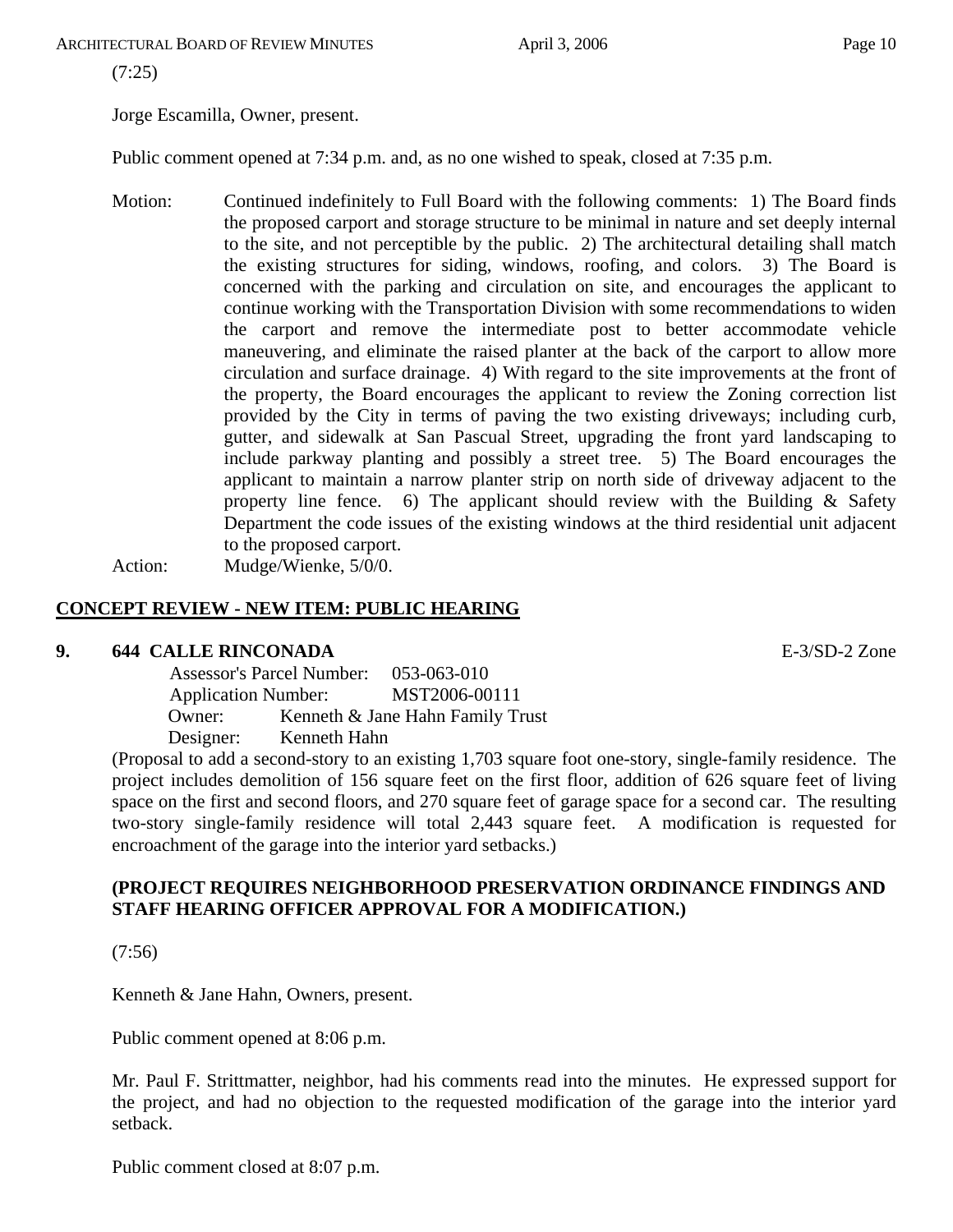Motion: Continued indefinitely to the Staff Hearing Officer with the following comments: 1) The Board finds the general mass, bulk, and scale of the proposed addition to be appropriate for the neighborhood. 2) The Board supports the interior yard encroachment for the extension of the garage since it is minor in nature. 3) The Board has mixed opinions on the front yard modification request because the garage as proposed is overly deep and the modification is not necessarily required. 4) Further study and simplification is required for the complex materiality and geometric forms of the front elevation, including the angled deck components, the large gable at the second-floor roof, and the intersection of many of the roof forms. 5) It is suggested that the applicant return to the Board with a roof plan to resolve some of these complexities. 6) One Board member is concerned with the south-facing second-story deck and the potential privacy impacts to the neighbor to the south; therefore, the applicant shall provide photo documentation from the secondfloor height to resolve any privacy issues. 7) Diminish the excessive amount of soffitt lighting and still provide the appropriate amount of lighting, especially in the porch and deck areas. 8) With regard to the solar application on the second-floor south-facing roof, the panels should be more integrated into the roof shape with the panels brought together or fit within the ribs of the proposed metal roofing, or consider placing some of the panels on other south-facing roofs toward the rear of the building. 9) The Board looks forward to high quality detailing to match the caliber of the existing residences. Action: Mosel/Wienke, 5/0/0.

### **CONSENT CALENDAR**

#### **REVIEW AFTER FINAL**

#### **A. 2615 HACIENDA CT** E-3/PUD Zone

Assessor's Parcel Number: 049-410-002 Application Number: MST2005-00556 Owner: Robert G. Kitson Architect: Steven Adrian

(Proposed addition of 80 square feet on the first floor and 132 square feet on the second floor over the garage for an existing residence 1,722 square foot residence located in a PUD located in the Hillside Design District.)

#### **(Review After Final for changes to windows.)**

Final Approval as submitted of the Review After Final.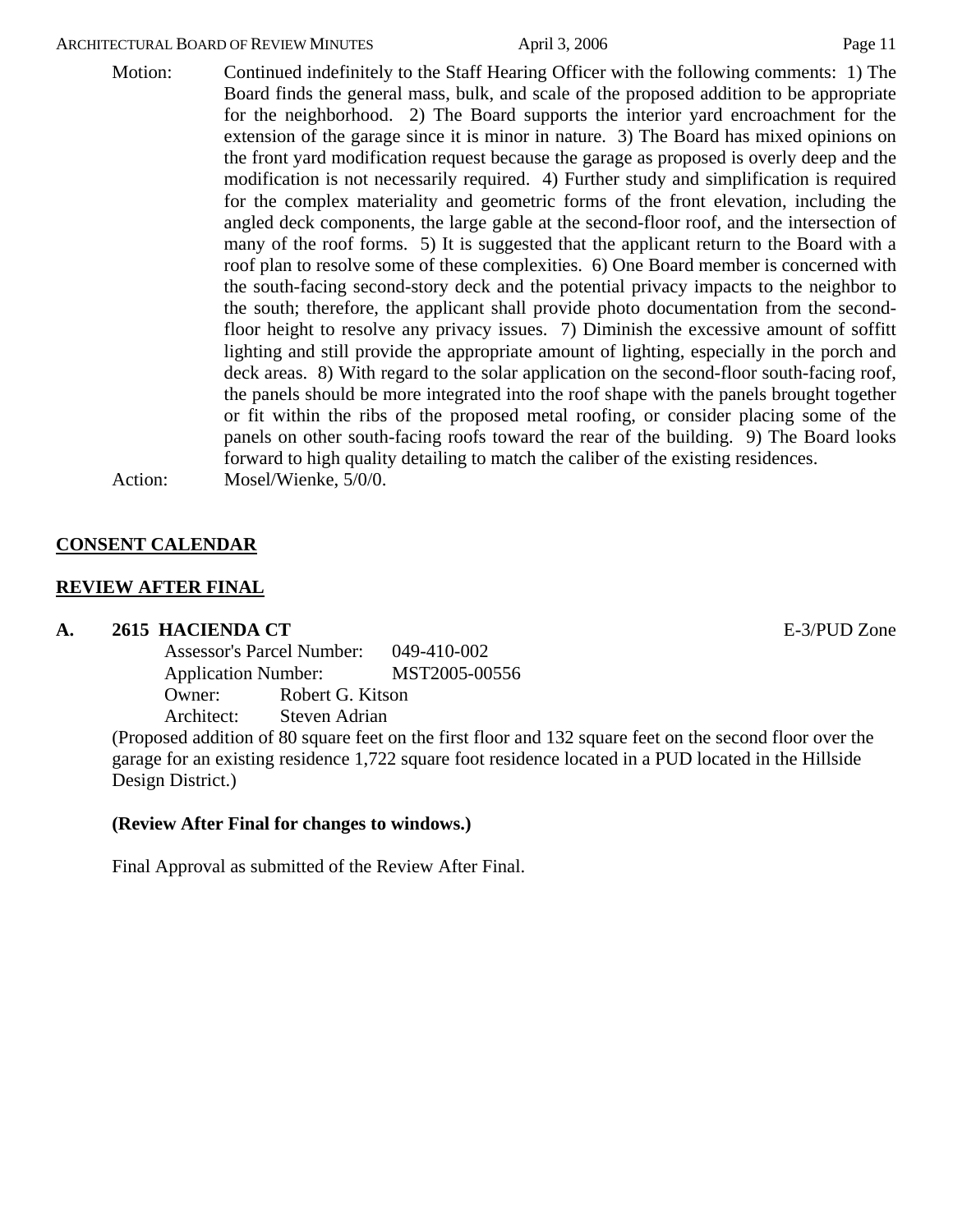#### **FINAL REVIEW**

#### **B. 56 LOMA MEDIA RD E-1** Zone

|                            | <b>Assessor's Parcel Number:</b> | 019-300-035                         |
|----------------------------|----------------------------------|-------------------------------------|
| <b>Application Number:</b> |                                  | MST2004-00650                       |
| Owner:                     |                                  | Rosalie M. Sandro Separate Property |
| Architect:                 |                                  | <b>Thompson-Naylor Architects</b>   |

(Proposal to add 104 square feet to the upper level, 396 square feet to the middle level and a new 500 square foot lower level addition to an existing two-story 1,245 square foot single-family residence. Proposal will also include the conversion of an existing 411 square foot attached carport to a two-car 371 square foot garage. The project will result in a three-story 2,245 square foot single-family residence with an attached 371 square foot two-car garage on an 11,677 square foot lot located in the Hillside Design District. A modification is requested to allow a front yard encroachment.)

### **(Modification approved on May 4, 2005. Final Approval is requested.)**

Final Approval as submitted with condition that the applicant submits the final Landscape Plans which were approved on June 27, 2005.

#### **CONTINUED ITEM**

#### **C. 716 E MICHELTORENA ST** R-2 Zone

Assessor's Parcel Number: 029-100-004 Application Number: MST2006-00158 Owner: John S. and Stephenia K. Newitt Contractor: Modern Roofing

(Proposal to replace existing two-piece barrel tile roof and replace with a Monier, Villa and Sedona Gold tiles for an existing single-family residence on a 5,813 square foot lot in the Hillside Design District.)

#### **(PROJECT REQUIRES NEIGHBORHOOD PRESERVATION ORDINANCE FINDINGS.)**

Continued indefinitely due to applicant's absence.

#### **NEW ITEM**

#### **D. 2819 STATE STREET SERVICE AND STATE STREET SERVICE AND STATE STREET SERVICE AND STATE STREET SERVICE AND SERVICE AND SERVICE AND SERVICE AND SERVICE AND SERVICE AND SERVICE AND SERVICE AND SERVICE AND SERVICE AND SERVI**

Assessor's Parcel Number: 051-220-027 Application Number: MST2006-00168 Owner: Richard T. Perry Living Trust #1 Architect: Russ Ruskauff Business Name: Lemon Tree Inn

(Proposal to replace of doors, windows and Heating Ventilation and Air Condition (HVAC) room units at the Lemon Tree Inn.)

Final Approval as noted on the plans with condition that the Scope of Work, #1 on page A-2.11 shall include: "Windows are to be replaced with one sliding window with the transom above to match the door transom."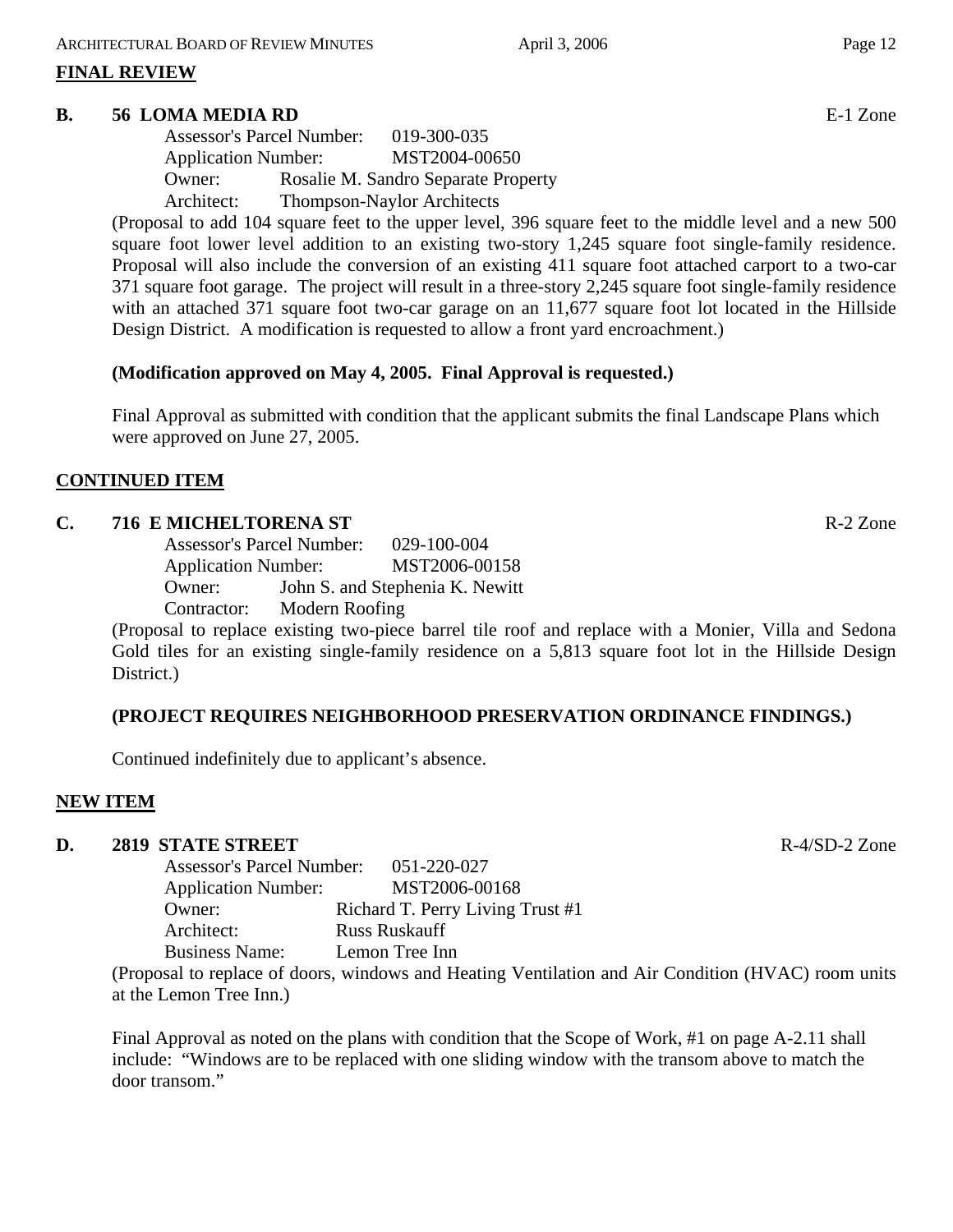#### **NEW ITEM**

#### **E. 1222 CARPINTERIA ST D** R-2 Zone

Assessor's Parcel Number: 017-600-004 Application Number: MST2006-00164 Owner: McToldridge-Hollenbeck Family Trust Applicant: Michelle McToldridge

(Proposal to construct a 112 square foot one-story addition to an existing 690 square foot two-story duplex condominium unit. The lot is currently developed with three two-story duplexes on a 22,510 square foot lot.)

# **(COMMENTS ONLY; PROJECT REQUIRES ENVIRONMENTAL ASSESSMENT.)**

Preliminary Approval as submitted.

# **NEW ITEM**

#### **F. 120 S HOPE AVE F-27** C-2/SD-2 Zone

Assessor's Parcel Number: 051-010-014 Application Number: MST2006-00161 Owner: Macerich La Cumbre, LLC Applicant: The Conceptual Motion Co. Designer: WD Partners

(Proposal to change the exterior facade of an existing building in the La Cumbre Mall from a restaurant use to a retail use and to construct two new awnings on the building.)

Preliminary Approval and continued one week to Consent Calendar.

# **NEW ITEM**

| G. | 3735 STATE ST              |                                                                                                    | $C-P/SD-2$ Zone |
|----|----------------------------|----------------------------------------------------------------------------------------------------|-----------------|
|    |                            | Assessor's Parcel Number: 051-590-033                                                              |                 |
|    | <b>Application Number:</b> | MST2006-00163                                                                                      |                 |
|    | <b>Business Name:</b>      | <b>Educated Car Wash</b>                                                                           |                 |
|    | Owner:                     | <b>Wasem Family Partnership</b>                                                                    |                 |
|    | Architect:                 | Doug Reeves                                                                                        |                 |
|    |                            | (Proposal to construct a parapet wall to resemble a mansard roof and hide all roof top equipment.) |                 |

Preliminary Approval as noted on the plans with conditions: 1) All awnings are to be removed. 2) The fascia, beams, and windows are to be the darker brown color.

#### **NEW ITEM**

#### **H. 432 E HALEY ST** C-M Zone

Assessor's Parcel Number: 031-283-010 Application Number: MST2005-00809 Owner: Francisco and Eugenia Andrade Architect: Jose Esparza

(Minor exterior changes to an existing restaurant consisting of the relocation of an exit door and the replacement of two exterior windows at the Las Conchas Restaurant.)

Preliminary Approval as noted on the plans, and continued one week to Consent Calendar.